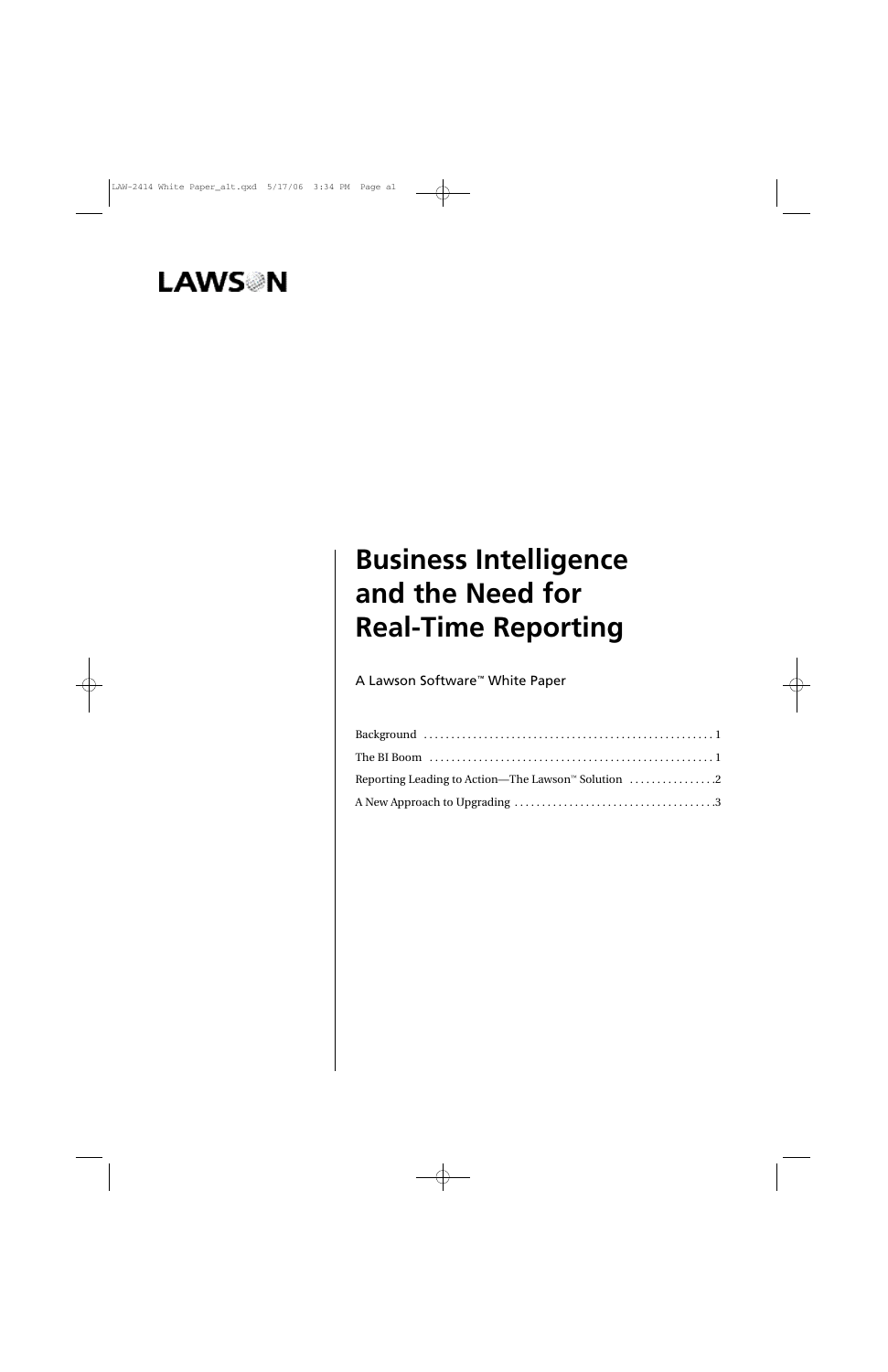### **Background The BI Boom**

Business reporting has evolved from a post hoc, paper-based tool used p e riodically by business managers to d e t e rmine long-term business trends into a near real-time, on-line tool used to gauge the daily tactical health of business operations. The number of such tools and users of them has proliferated in larger operations. Of p a rticular concern to many publicly held businesses are reporting tools that continually monitor the thousands of t ransactions that underlie financial reporting. The need for these tools a rises from increased scrutiny of financial information, the result of Sarbanes-Oxley and other legislation in the U.S. and similar measures p romulgated by the European Union.

To meet these new needs for more comprehensive and up-to-date reporting tools, many businesses are attempting to integrate their numerous former "point" reporting solutions into a unified business management infrastructure. The aim is what many call a "business intelligence" solution—or a comprehensive and integrated reporting application that provides a single perspective on both tactical and longer term business performance.

On a technology level, this has meant that fixed integration, the 'hard wiring' of applications into permanent relationships, is giving way to the creation of looselycoupled, composite services that are created from a resource pool of applications, tools and hardware, and

which are available as needed by users in different levels of the organization. APIs based on open industry standards, HTML and other internet markup languages, and, of course, the internet itself are making such services possible. The overall framework for such a constellation of flexibly and loosely coupled services is most commonly referred to as a service-oriented technology architecture (SOA).

The demands new reporting requirements and new technology paradigms reflected by concepts such as SOA place on businesses are twofold. For one, business managers require an environment in which the complexity of applications and tools—including the many wellestablished legacy applications which still lie at the heart of many businesses—can operate in an increasingly loosely-coupled yet well-integrated fashion. Secondly, managers must implement new reporting environments that surface important data about the operations and transactions in clear, easily interpreted, and easily auditable formats. The importance difference between financial reporting now and in the past is that today reporting must be proactive rather than reactive. Questionable transactions must be identified and corrected long before they require restatements of financial data. This can't be fixed by technology alone but instead often requires major adjustments to the way businesses operate internally.

It comes as little surprise that Business Intelligence (BI) is, according to recent research conducted by Forrester Research, fast becoming one of the highest priority requirements for business managers. The Forrester research surveyed 227 finance decision makers at North American companies. Forty-three percent of this group planned to buy BI systems as key support tools for financial activities—the largest single product category. Forty-one percent planned to buy new internal control systems. Both figures were up sharply from similar research done before Sarbanes-Oxley, the U.S. Patriot Act, Basel II in the EU, and other measures were enacted.

Driving this new focus on business intelligence and better internal controls are the new responsibilities business managers face ensuring that transaction and financial data pass external regulatory security. For example, accurately reporting on the Key Performance Indicators (KPIs) and other metrics has always been important within the enterprise as a method of getting a snapshot on how the business is running. Now such information must be monitored for a variety of regulatory compliance requirements and the components that make up such measures must be fully auditable right down to their transactional data sources.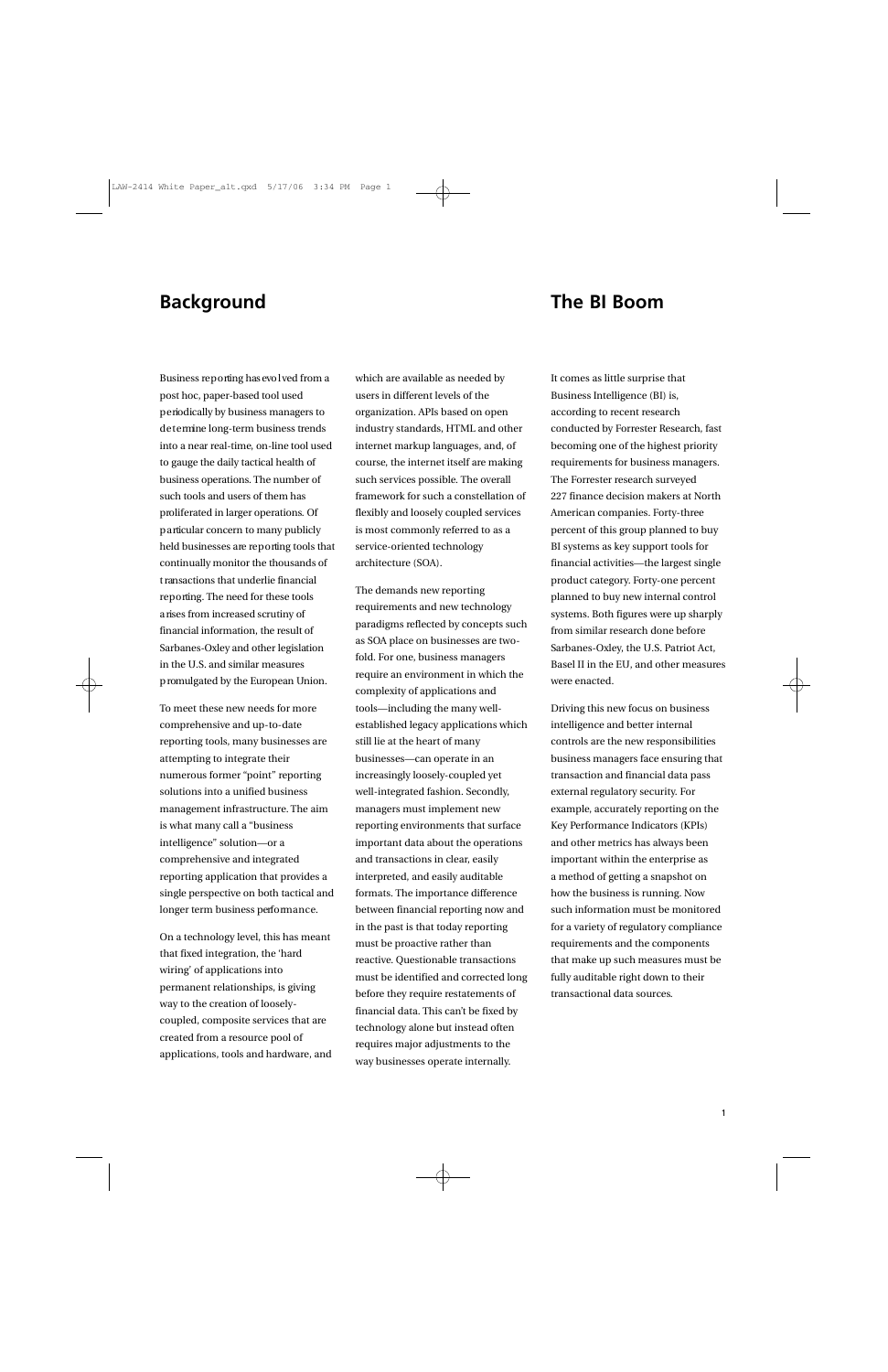### **Reporting Leading to Action—the Lawson™ Solution**

In this new environment, businesses need to both simplify and unify their business management and reporting applications, a task which leads many businesses to conclude they need new business intelligence functionality that integrates previously stand-alone or disparate applications.

Lawson offers its own integrated Business Intelligence Suite (LBI). For many companies, LBI can provide a complete performance management solution that provides the core financial and business management tools needed to help run a company more efficiently and successfully. These include not only financial management tools, but also Human Capital Management, procurement tools, which help automate purchasing and manage inventory, distribution management tools, and Services Automation, which is designed to help manage both people and projects together. What ties them all together in the context of BI and enterprise-wide reporting is a set of services Lawson calls Enterprise Performance Management.

One of the key components of Lawson Enterprise Performance Management is the Lawson Business Intelligence (LBI) application, which helps provide the tools needed to capture, consolidate and analyze key data from legacy applications and newer SOA applications and then publish it to users, via the web, in a wide range of formats.

There are two important aspects to reporting. One is that data from all relevant applications are incorporated into a single point of access—one place where business managers can go to both view and manage their reports.

LBI provides this capability by sourcing data from both Lawson and non-Lawson data sources. The second aspect is the ability to produce reports in as near to real-time as possible so that managers are in touch with the current state of business processes. The combination of capabilities the use of legacy system outputs as inputs to LBI coupled with data from Lawson's own applications—makes this possible.

The Lawson solution uses dashboards as the single point of contact between the system and relevant managers. With the right information feeds, dashboards can become simple, yet powerful tools for publishing information in a manner that makes sense to a business user. It is also an approach that can be flexible, which means that the same basic data can be reanalyzed and published in a range of different formats to suit the differing needs of managers and staff throughout the business process workflow chain.

As for taking action, Lawson provides a feature called Lawson Smart Notification.<sup>®</sup> This can target key financial controls and combine them with workflow automation features built into Lawson applications. For example, the dashboard could highlight a problem with specific overdue accounts. The Lawson Smart Notification component incorporates the ability to use preset rules that could trap such a problem and automatically set in motion a series of investigations and consequent actions designed to remedy the problem as soon as the business rules are triggered.

These preset rules deliver information links to the appropriate staff, so they can take prompt action. This could include information from a wide range of sources, such as payment records, credit risks, product deliveries, outstanding issues, and recent communications with the customer.

These capabilities of Lawson Business Intelligence help increase the speed at which staff can serve the needs of the business to help maintain the best margins possible.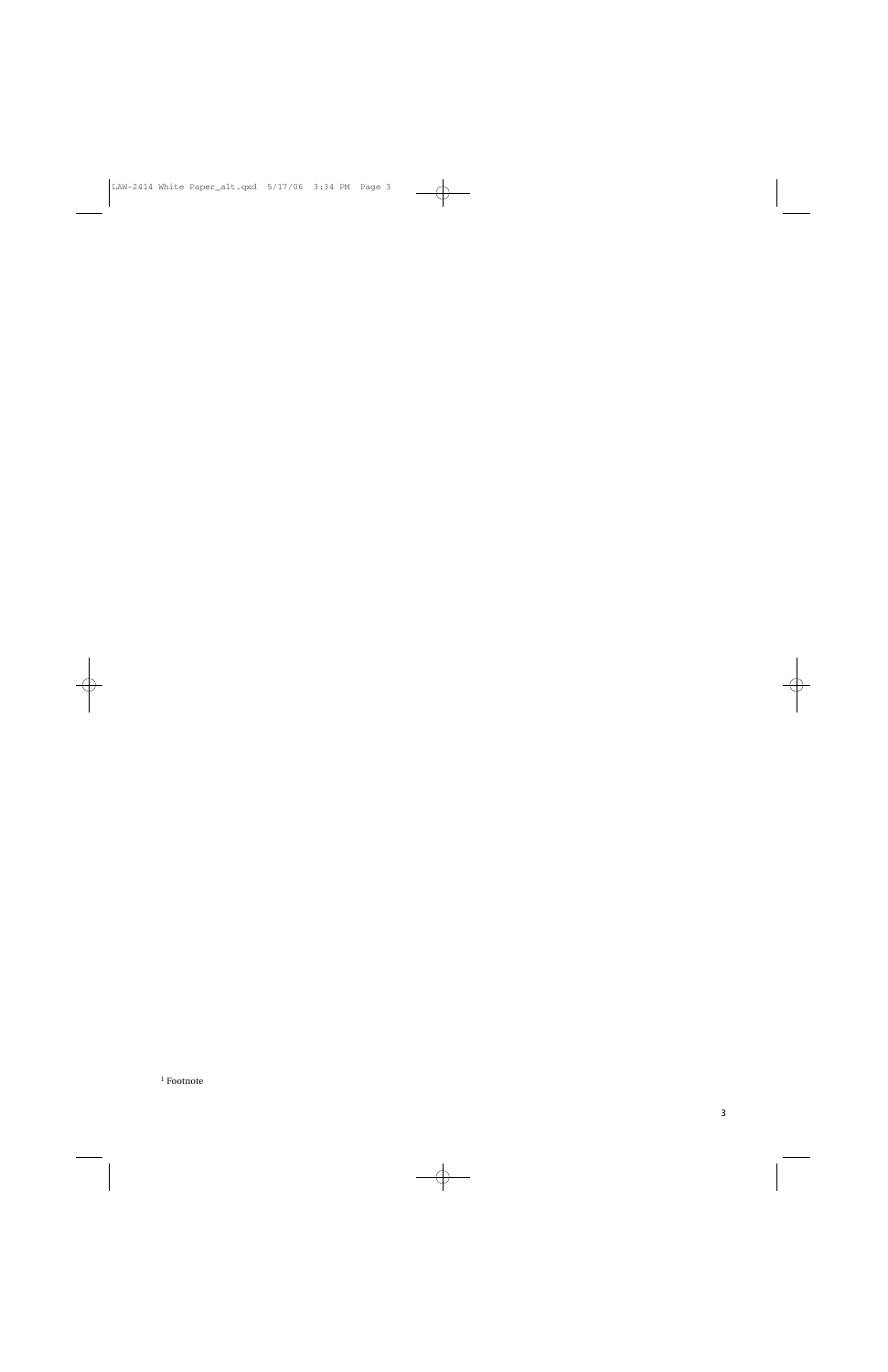### **A New Approach to Upgrading**

As businesses start to implement service-oriented architectures (SOA), the capabilities of Smart Notification® can grow in value. This is due to the ability to integrate a wide range of applications into a more unified and flexible reporting environment.

By integrating a wide range of applications, Lawson™ Business Intelligence allows users to bypass the traditional upgrade model. Now it becomes possible to adopt a model in which new applications are added, integrated, and run in parallel with the legacy systems.